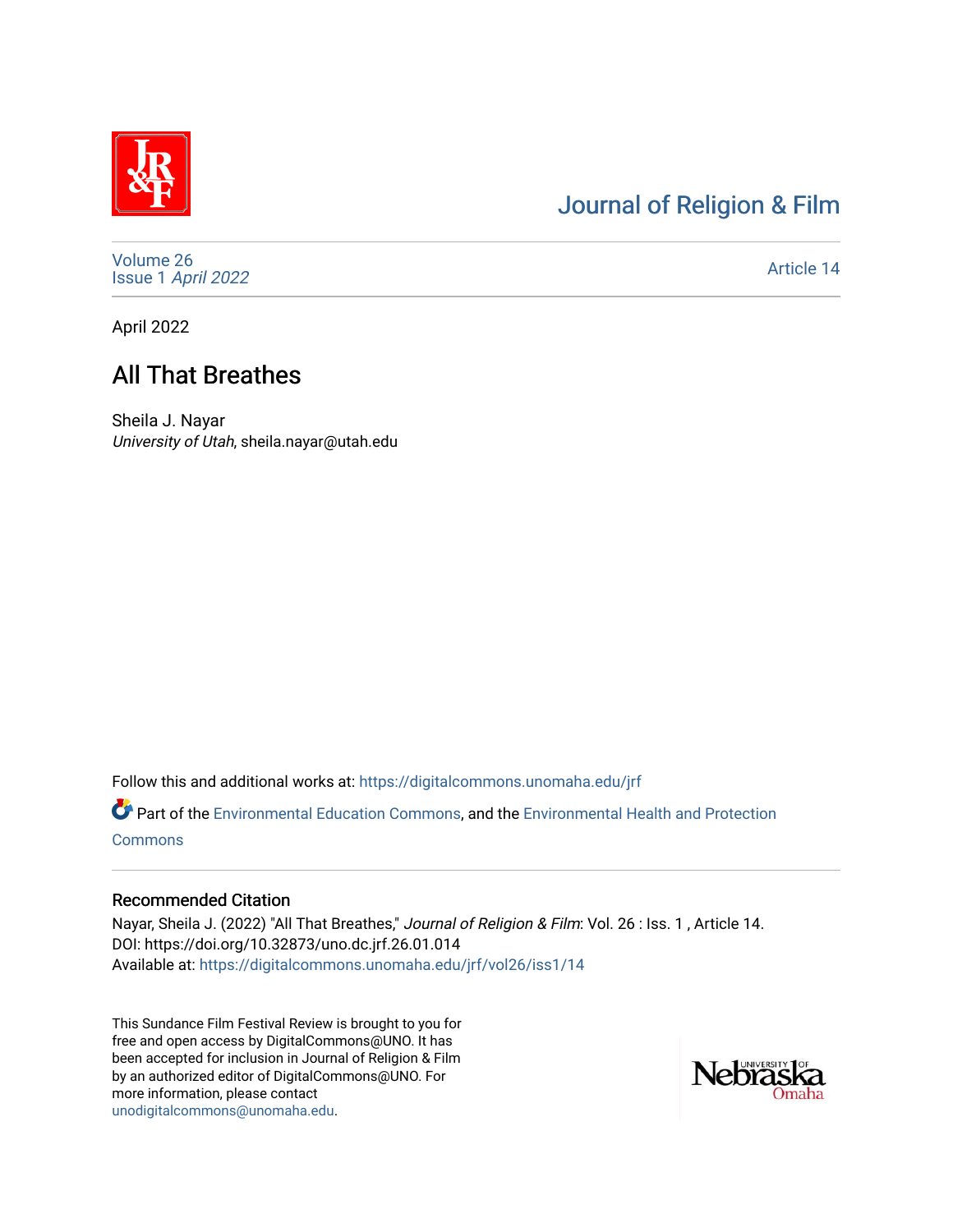## All That Breathes

#### **Abstract**

This is a film review of All That Breathes (2022), directed by Shaunak Sen.

### Keywords

Pollution, New Delhi, India, Conservation, Birds

### Creative Commons License



This work is licensed under a [Creative Commons Attribution 4.0 License](https://creativecommons.org/licenses/by/4.0/).

### Author Notes

Sheila J. Nayar teaches at the University of Utah, in the department of Film and Media Arts. Her research interests include the interplay of narrative and phenomenology, especially in the context of orality and alphabetic literacy. She is the author of several books on that subject, including Cinematically Speaking: The Orality-Literacy Paradigm for Visual Narrative and The Sacred and the Cinema: Reconfiguring the "Genuinely" Religions Film, as well as articles in such journals as Film Quarterly, PMLA, and the Journal of the Academy of Religion. Currently, she is working on a book project on secularism and Hindi popular cinema.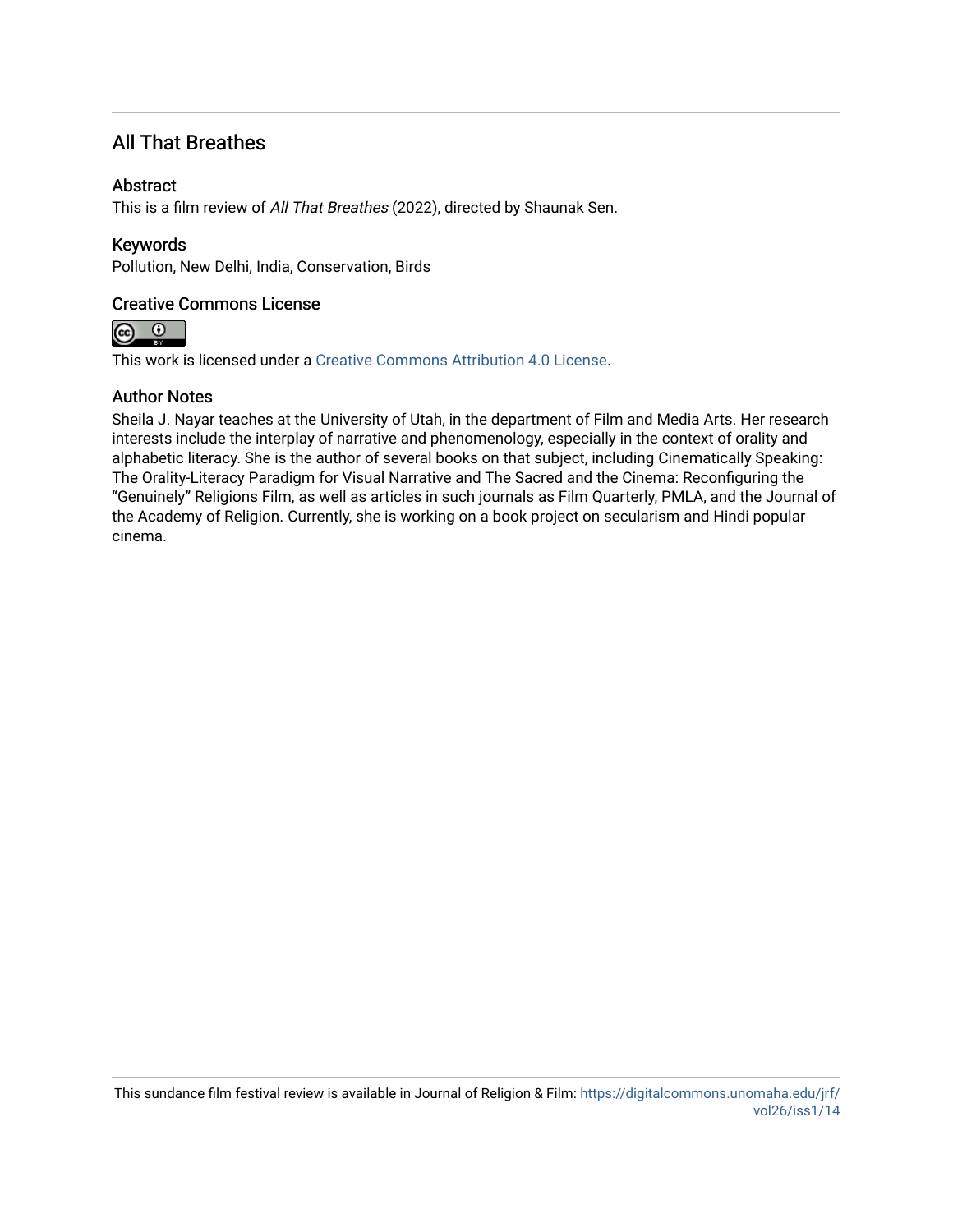

#### **All That Breathes (2022), dir. Shaunak Sen**

Environmental upheaval is certainly one of the independent-film themes du jour, and for very good reason. When the air of a city like New Delhi can reach the equivalent of smoking 40-50 cigarettes a day, anxiety is warranted—and so, too, activism. Shaunak Sen's documentary *All that Breathes* engages both but with a poetic lyricism that prevents the film from ever bordering on screed.

At its center are Saud and Nadeem, two Muslim brothers who, aided by their cousin Salik, tend to the city's injured kites. These are medium-sized raptors that are falling quite literally—out of the sky because of the clotted toxicity of Delhi's air. While nursing birds of prey may harken back to the Muslim tradition of *sawab* (religious credit through feeding kites), the brothers go about their business in a manner far more scientifically and ecologically minded. If the city is the stomach, as one of them imparts, these kites are the microbiome of its gut.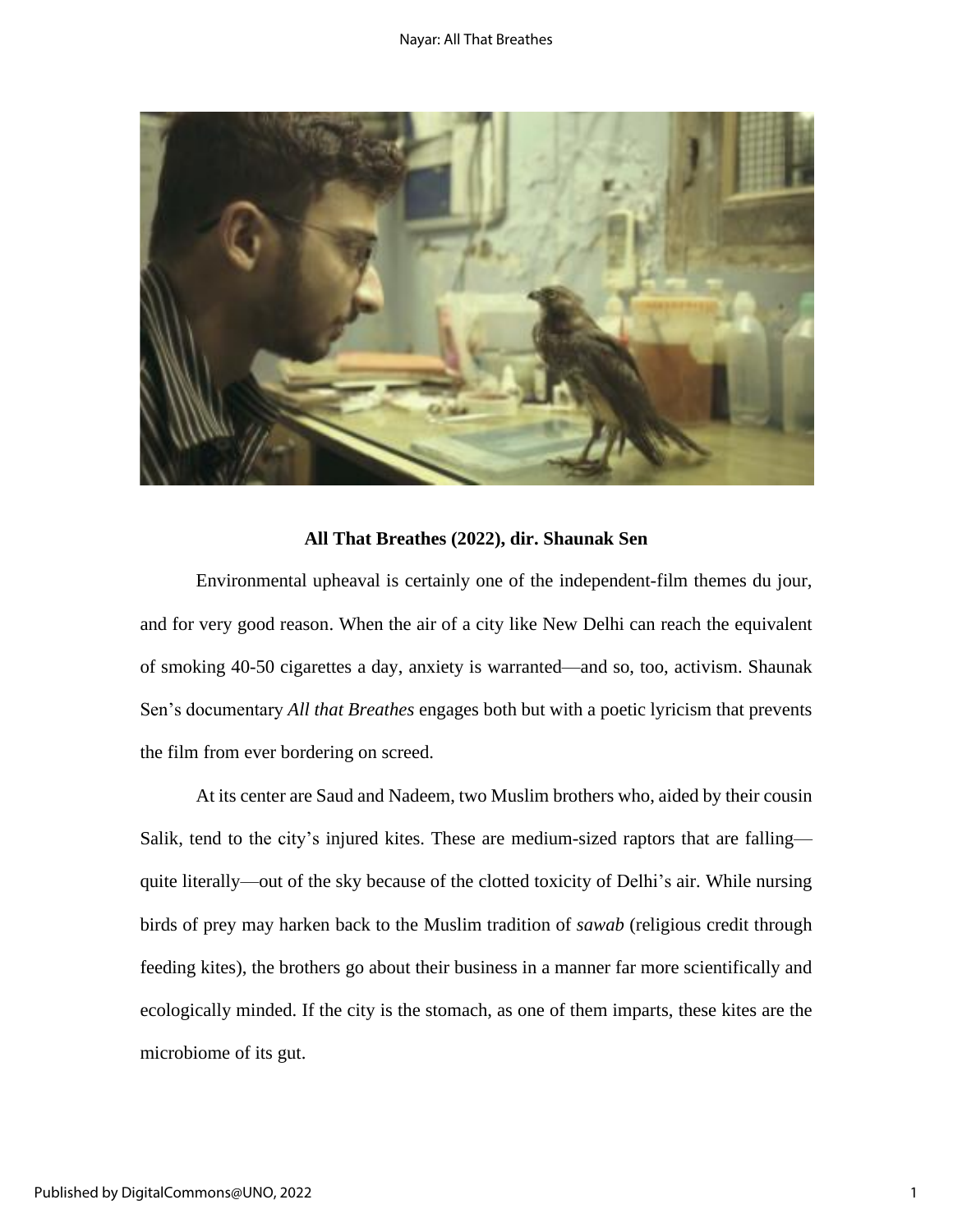Indeed, the notion of urban ecology as *not* exclusive to humans is imparted from the very opening shot of the film. A long take pans across the smallest organisms (those fending in the puddles and mud of the city—insects, plants, rodents). Only then does Sen widen out to the vaster ecology promulgated by city living (high rises, motor traffic, and human waste—sometimes mounds of it that can rise and undulate like sordid sand dunes). *All that Breathes* will never let up on that posthuman metaphor either. All of Delhi's species have had to adapt to humankind's altering of the habitat, after all. So, kites now glide above Delhi's landfill searching out edible waste and use cigarette butts as a parasite repellant. Songbirds sing at a higher pitch now to outrange the human traffic; and humans, too, have had to reconfigure their labors, such as by pausing to breathe in steam from boiling water to mitigate the effect of the pollutants on their throats.

As for our introduction to the injured birds that are brought to the clinic: that comes by way of boxes (on top of boxes) that Salik carries into the clinic's cramped basement quarters—with one box startlingly oscillating on its own and then falling to the floor. The tenderness and "kite's eye" with which Sen captures the goings-on in that claustrophobic space are fully matched by the manner in which the family members tend to their avian patients. Delicately they prod the birds for injuries, all the while discussing the news of the day. What will happen to the birds if there's a nuclear war, they wonder, for instance—as a speakerphone from the street pleads for everyone to remain orderly and not destroy others' property.

Such is the way that the healing of birds is shadowed by the civic antagonism currently unfurling in Delhi. Appeals from the street that India's Constitution be saved alert us to the fears in this Muslim neighborhood, ones born of the BJP government's recently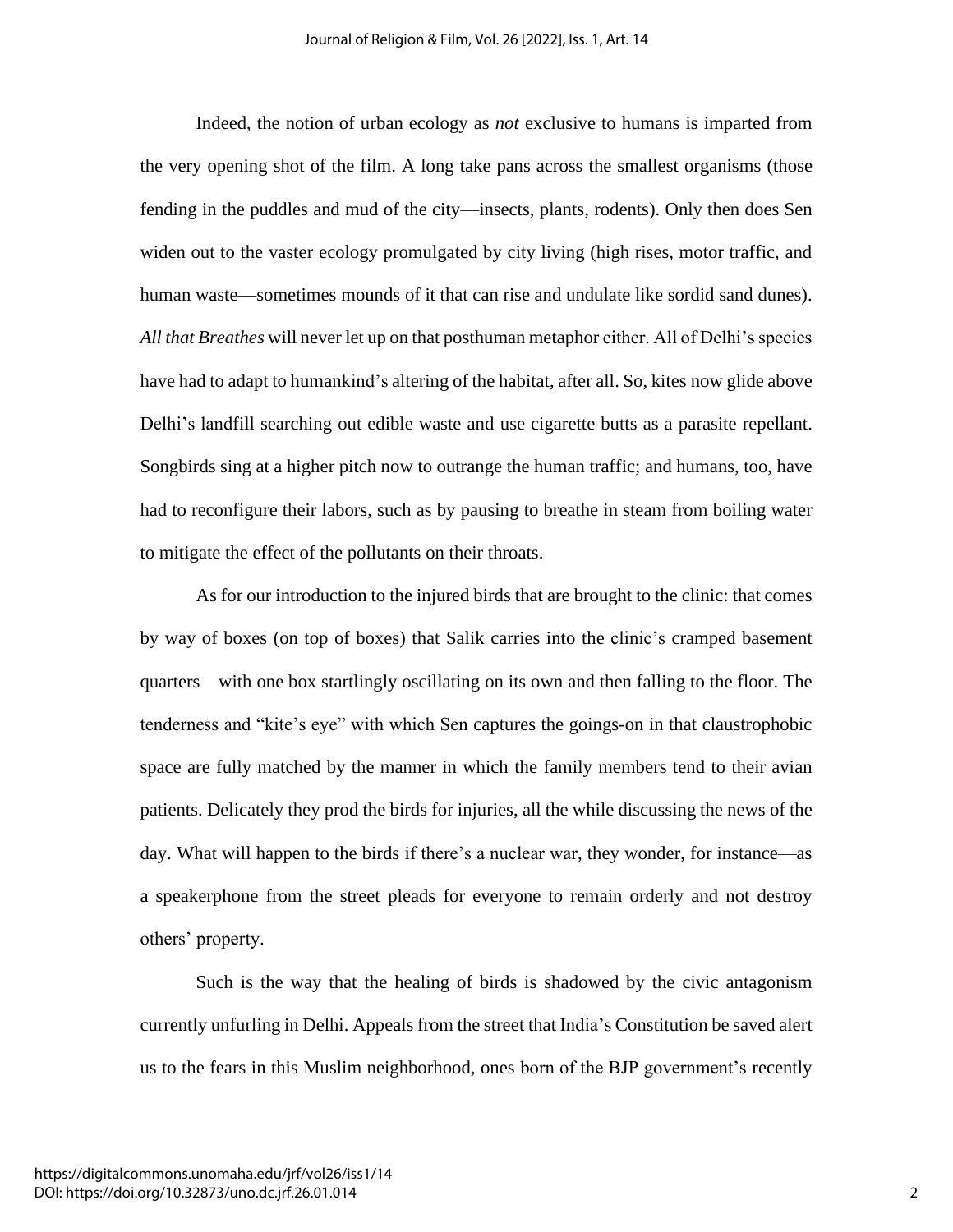introduced policies regarding persecuted refugees from neighboring states (all but Muslims are allowed). Muslims in India, meanwhile, are being told that they may now have to prove their citizenship to their homeland.

By the end of the film, Delhi *will* ideologically combust, with the brothers fearful for what their future holds. "Religious riots aren't a new thing," Saud will gloomily reveal, but this time feels different, streaked as it is with a "widespread disgust," including accusations of Muslims lacking hygiene—with the film's visuals giving us a tense series of close-ups of one kite's beaked face, another's sharp claw. The complexity of the situation is only underscored in our learning how the brothers got into the profession in the first place. Bird hospitals in India are conventionally the purview of Jains, so when the brothers, as children, took their first injured kite to a clinic, the bird was refused—for being *non-vegetarian*.

Perhaps it's for this reason that Sen shoots his natural world with a reverence often superseded by a deception: A caterpillar's emergence from what we think is a pond turns out to be a city puddle—which we only realize when a jumbo jet reflectively passes overhead. A magical nighttime scene of natural preserve-like surroundings (stream, mossy hues, croaking toad) shows itself in daytime to comprise discarded bags, including one advertising Twitter. And what might initially turn some viewers' stomachs—the grinding of meat to feed the kites—is suddenly differently invested when the machine dies and the buzz of flies precipitously grows. And what is there to say about a waterfowl floating down a stream—in a chemically induced bubble bath? But the ugly exoticism of such sights is mitigated by quotidian concerns of, say, raising funding for the clinic, or dealing with the rains that continuously wash out the street.

3